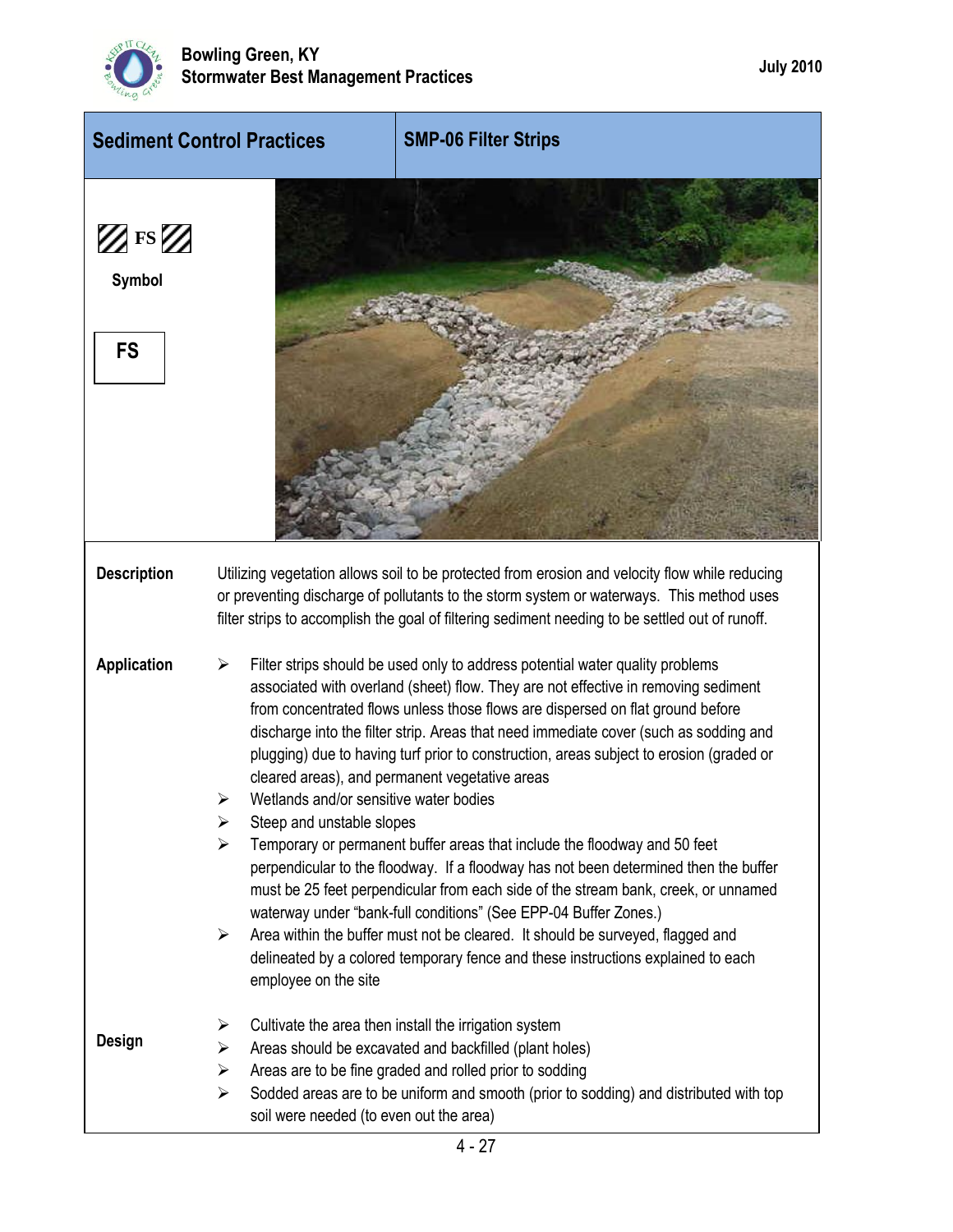

| (cont'd) | <b>Stream Type</b>                   | <b>Minimum Buffer</b><br><b>Conditions</b><br><b>Width</b>    |                        | <b>General Considerations</b>                                                                                             |  |
|----------|--------------------------------------|---------------------------------------------------------------|------------------------|---------------------------------------------------------------------------------------------------------------------------|--|
|          | Urban streams                        | > 25%<br>imperviousness in<br>drainage area                   | 25 ft each bank        | At least two-thirds of the<br>buffer-nearest to the<br>water-should be<br>undisturbed native or natural                   |  |
|          | Suburban streams                     | 10% to 25%<br>imperviousness in<br>drainage area              | 50 ft each bank        |                                                                                                                           |  |
|          | <b>Rural streams</b>                 | < 10%<br>imperviousness in<br>drainage area                   | $\geq 60$ ft each bank | vegetation.<br>Remainder can be                                                                                           |  |
|          | Large rivers                         | Rivers with<br>floodplains ><br>500 ft wide                   | > 100 ft each bank     | permanent managed<br>vegetation.<br>Avoid turf grass in<br>managed area if<br>possible; use native<br>grasses, wildflower |  |
|          | Wetlands                             | For sloping sites,<br>add more<br>buffer                      | 25 to 50 ft            |                                                                                                                           |  |
|          | Sinkholes or other<br>karst features | Will vary according<br>to size<br>and flow<br>characteristics | 25 to 50 ft radius     | mixes. Mow annually<br>or less.                                                                                           |  |

- $\triangleright$  Sod end of adjacent strips should stagger by half the width or length
- $\triangleright$  Areas adjacent to sidewalks, concrete headers, header boards and other paved borders shall be 1.5 in-0.25 in below the top grade of the facilities
- $\triangleright$  Seed beds should be added to fertilizers and added to the correct site condition to slow the velocity of runoff and allow sedimentation to take place
- $\triangleright$  Roll sod to eliminate air pockets and allow a closer contact with the soil.
- $\triangleright$  Water sod so that the soil at a minimum depth of 4 feet is moistened
- $\triangleright$  Do not allow sod to dry out
- $\triangleright$  Sod should not be planted on slopes that are greater than 3:1 (H:V) if no mowing is to occur
- $\triangleright$  Vegetate sodded areas
- $\triangleright$  Do not use buffer strip for vehicular traffic
- $\triangleright$  All fertilization efforts should follow the outline of the state, county, and/or local government
- $\triangleright$  If vegetative filter strips are proposed as a sediment control device and they do not already exist, they must be planned and established before initiating general land-disturbing activities if possible.
- $\triangleright$  Minimum filter strip width should be 25 feet for urban streams, 50–75 feet for suburban and rural streams, and at least 100 feet for large rivers. Plans should show the location, width, and length of filter strips. The type of vegetation and specifications for soil preparation and seeding must be included. If existing vegetation is to be used, plans for protecting or improving it must be provided.
- $\triangleright$  The width of filter strips expected to treat runoff from long slopes should be at least onefourth the length of the slope for slopes up to 20 percent and at least half the slope length for steeper areas.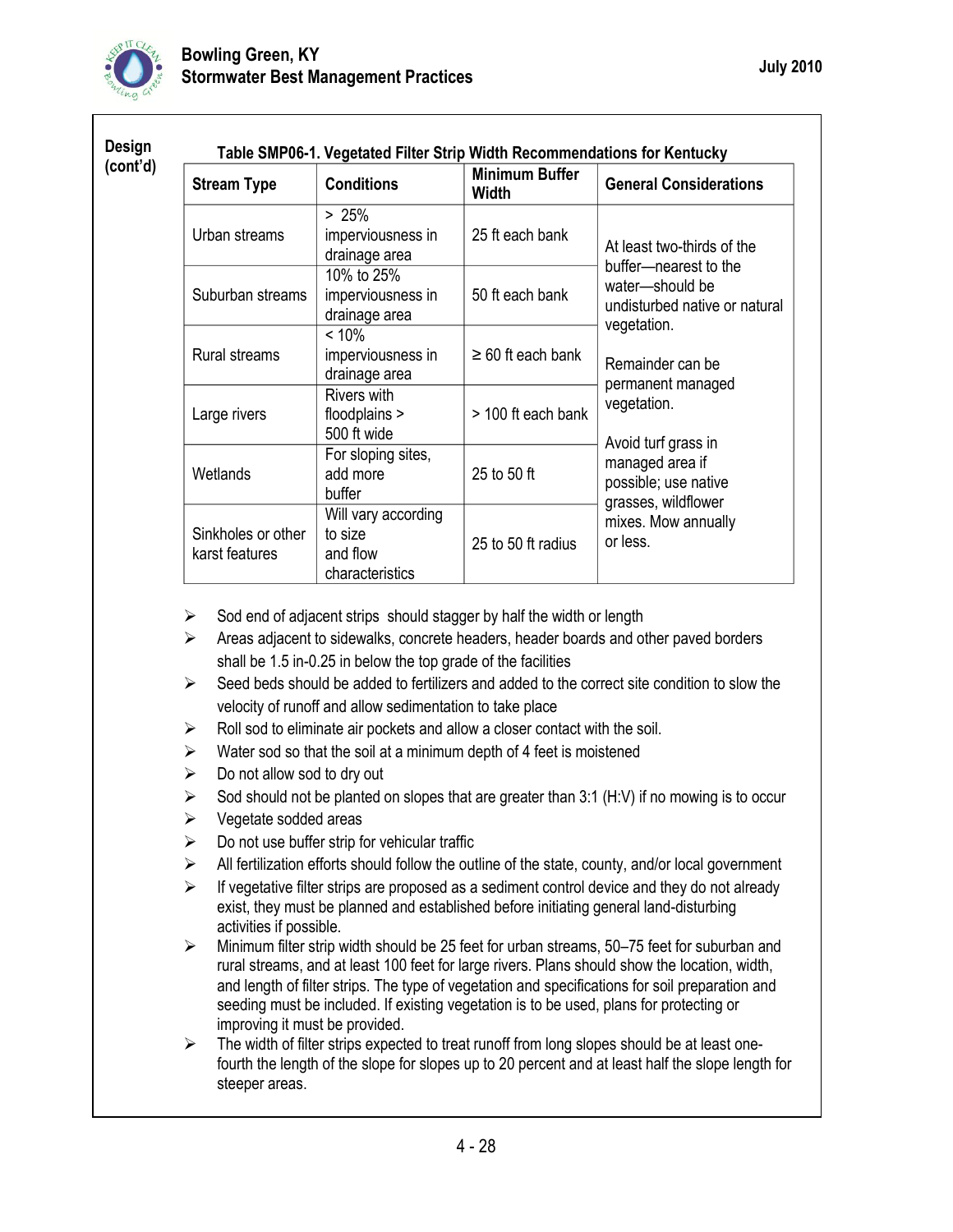٦

| Design (cont'd) | ➤                     | When establishing new seeded areas, consideration must be given to aesthetics and<br>wildlife needs and soil conditions on the site. Native grass and wildflower mixtures are<br>attractive, commercially available, and can be seeded with standard equipment for the<br>most part.                                                                                                                                                                                                                                                                                                                                                                                                                                                                                                                                                                                                                                                                               |                                 |                         |  |  |  |
|-----------------|-----------------------|--------------------------------------------------------------------------------------------------------------------------------------------------------------------------------------------------------------------------------------------------------------------------------------------------------------------------------------------------------------------------------------------------------------------------------------------------------------------------------------------------------------------------------------------------------------------------------------------------------------------------------------------------------------------------------------------------------------------------------------------------------------------------------------------------------------------------------------------------------------------------------------------------------------------------------------------------------------------|---------------------------------|-------------------------|--|--|--|
|                 | $\blacktriangleright$ | It is easier and cheaper to protect and preserve existing areas than to establish new<br>ones. Existing grass wildflower, or grass/legume areas to be used as filter strips<br>should be flagged off as a buffer zone (see the Buffer Zone section). Equipment and<br>vehicular traffic in these areas should be restricted to avoid damage to vegetation.<br>Vegetation should be dense and well established with no bare spots.                                                                                                                                                                                                                                                                                                                                                                                                                                                                                                                                  |                                 |                         |  |  |  |
|                 | $\blacktriangleright$ | Seed species for native grass and wildflower mixes are available from county<br>extension and NRCS offices. Specify quality seed mixtures selected on the basis of<br>climate, soils, drainage, shading, and other factors. Note that taller grass mixtures<br>might not be appropriate near residential areas because of security concerns<br>regarding visibility.<br>Specify planting of grasses and forbs at the same time. Seeding rates will vary by<br>species, but should generally be specialized and low, unlike agricultural seeding rates.<br>Consider a cover/nursery crop of annual or short-lived native species (e.g., rye) to<br>protect the site until grasses and wildflowers emerge.<br>Seed should be from current production, no more than one year old, and free of mold<br>or insects and disease. Seed origin should be furnished and have characteristics<br>similar to the site. Seed collected or grown in the region is usually best. |                                 |                         |  |  |  |
|                 | $\blacktriangleright$ |                                                                                                                                                                                                                                                                                                                                                                                                                                                                                                                                                                                                                                                                                                                                                                                                                                                                                                                                                                    |                                 |                         |  |  |  |
|                 | ➤                     |                                                                                                                                                                                                                                                                                                                                                                                                                                                                                                                                                                                                                                                                                                                                                                                                                                                                                                                                                                    |                                 |                         |  |  |  |
|                 |                       | Table SMP06-2. Filter Strip Seeding Mixture and Site Suitability Chart                                                                                                                                                                                                                                                                                                                                                                                                                                                                                                                                                                                                                                                                                                                                                                                                                                                                                             |                                 |                         |  |  |  |
|                 |                       | <b>Seeding Mixture</b>                                                                                                                                                                                                                                                                                                                                                                                                                                                                                                                                                                                                                                                                                                                                                                                                                                                                                                                                             | <b>Seeding Rate</b><br>Lbs/Acre | <b>Soil Suitability</b> |  |  |  |
|                 |                       | 1. Alfalfa                                                                                                                                                                                                                                                                                                                                                                                                                                                                                                                                                                                                                                                                                                                                                                                                                                                                                                                                                         | 10                              |                         |  |  |  |
|                 |                       | or Red Clover                                                                                                                                                                                                                                                                                                                                                                                                                                                                                                                                                                                                                                                                                                                                                                                                                                                                                                                                                      | 10                              |                         |  |  |  |
|                 |                       | Plus                                                                                                                                                                                                                                                                                                                                                                                                                                                                                                                                                                                                                                                                                                                                                                                                                                                                                                                                                               |                                 |                         |  |  |  |
|                 |                       | Timothy                                                                                                                                                                                                                                                                                                                                                                                                                                                                                                                                                                                                                                                                                                                                                                                                                                                                                                                                                            | 4                               | <b>Well Drained</b>     |  |  |  |
|                 |                       | or Orchardgrass                                                                                                                                                                                                                                                                                                                                                                                                                                                                                                                                                                                                                                                                                                                                                                                                                                                                                                                                                    | 6                               |                         |  |  |  |
|                 |                       | or Bromegrass                                                                                                                                                                                                                                                                                                                                                                                                                                                                                                                                                                                                                                                                                                                                                                                                                                                                                                                                                      | $\,6\,$                         |                         |  |  |  |
|                 |                       | 2. Ladino Clover                                                                                                                                                                                                                                                                                                                                                                                                                                                                                                                                                                                                                                                                                                                                                                                                                                                                                                                                                   | $\frac{1}{2}$                   |                         |  |  |  |
|                 |                       | Plus                                                                                                                                                                                                                                                                                                                                                                                                                                                                                                                                                                                                                                                                                                                                                                                                                                                                                                                                                               |                                 |                         |  |  |  |
|                 |                       | Timothy                                                                                                                                                                                                                                                                                                                                                                                                                                                                                                                                                                                                                                                                                                                                                                                                                                                                                                                                                            | 4                               | Wet or Well Drained     |  |  |  |
|                 |                       | or Orchardgrass                                                                                                                                                                                                                                                                                                                                                                                                                                                                                                                                                                                                                                                                                                                                                                                                                                                                                                                                                    | 6                               |                         |  |  |  |
|                 |                       | or Bromegrass                                                                                                                                                                                                                                                                                                                                                                                                                                                                                                                                                                                                                                                                                                                                                                                                                                                                                                                                                      | 8                               |                         |  |  |  |
|                 |                       | 3. Tall Fescue                                                                                                                                                                                                                                                                                                                                                                                                                                                                                                                                                                                                                                                                                                                                                                                                                                                                                                                                                     | 40<br>15                        | Wet or Well Drained     |  |  |  |
|                 |                       | 4. Reed Canarygrass<br>Plus                                                                                                                                                                                                                                                                                                                                                                                                                                                                                                                                                                                                                                                                                                                                                                                                                                                                                                                                        |                                 | Wet                     |  |  |  |
|                 |                       | <b>Tall Fescue</b>                                                                                                                                                                                                                                                                                                                                                                                                                                                                                                                                                                                                                                                                                                                                                                                                                                                                                                                                                 |                                 |                         |  |  |  |
|                 |                       |                                                                                                                                                                                                                                                                                                                                                                                                                                                                                                                                                                                                                                                                                                                                                                                                                                                                                                                                                                    |                                 |                         |  |  |  |